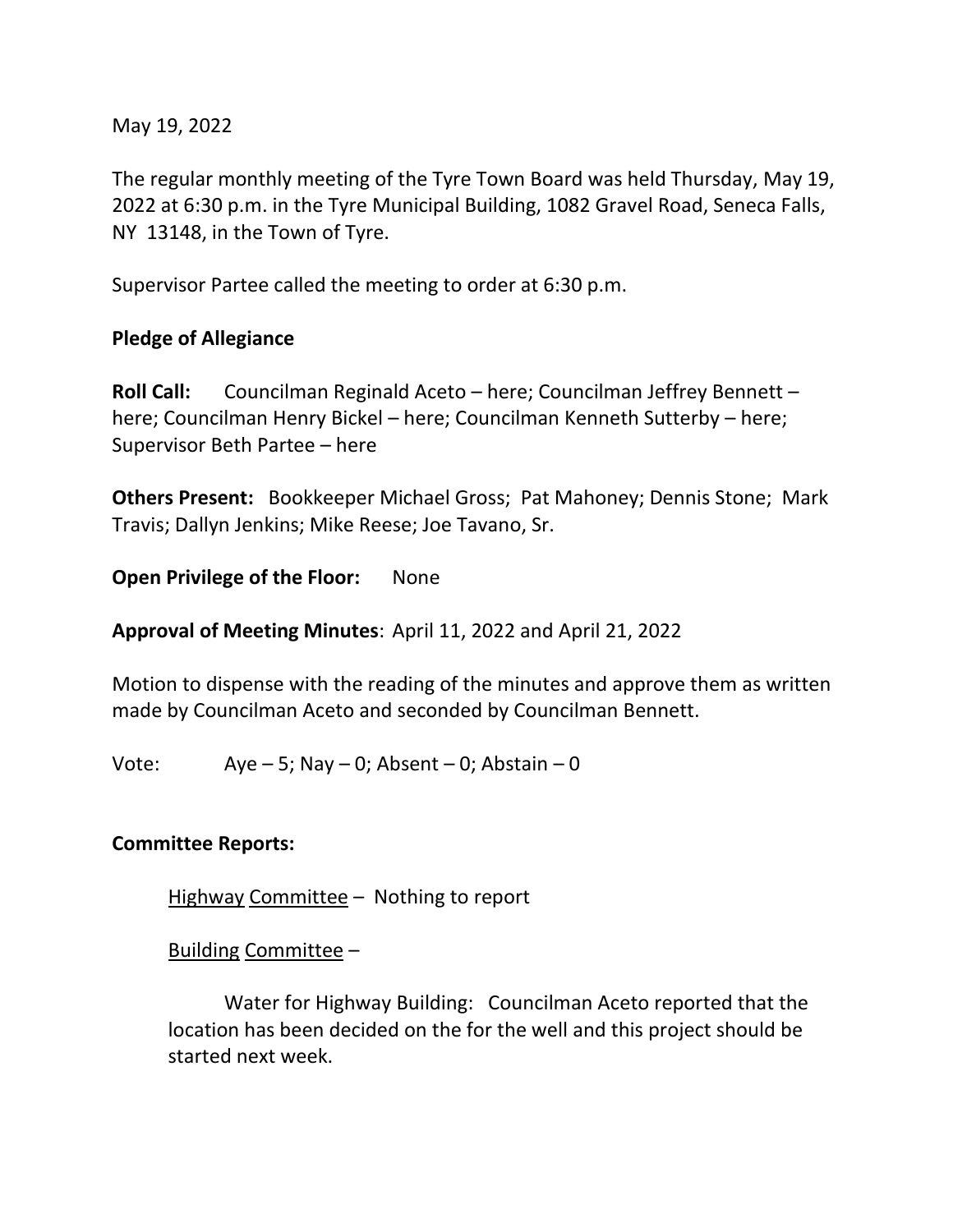Band Hall Cleaning: Councilman Aceto reported that Dennis Stone and Pat Mahoney along with himself went thru the Band Hall to finalize a few details. Dennis pressure washed the building and everything is ready to go.

Security System for Municipal Building: Options will be discussed later during the meeting.

The Court System is looking at options for replacing their window and Labella is assisting with this.

Councilman Aceto reports that the landscaping company is burying the trees in mulch and this will kill the trees. Councilman Aceto will have a discussion with the landscaping company regarding this issue.

Supervisor Partee is looking into options regarding the sound issues in the Town Hall and Labella is helping with this process.

Records and Communication Committee – There was discussion around options for resident notifications. It was decided at this point to continue using group texting to notify residents of important information.

### Insurance and Finance Committee –

The Draft of the 2020 Financial Audit has been received and Bookkeeper Gross is responding to this. As soon as we have the final audit it will be forwarded to the Town Board and work will begin on the 2021 audit.

Proposal from LNB: LNB requested a meeting and Supervisor Partee met with them in regard to a proposal from LNB for banking services.

**RESOLUTION** that Lyons National Bank (LNB) shall be an official Town Bank and a depository for Town Funds and that the Supervisor shall be authorized without limit to deposit funds at said financial institution that meets NYS criteria for such institutions to obtain the most favorable rates and charges available. The Supervisor shall be authorized to open, operate, maintain, and manage any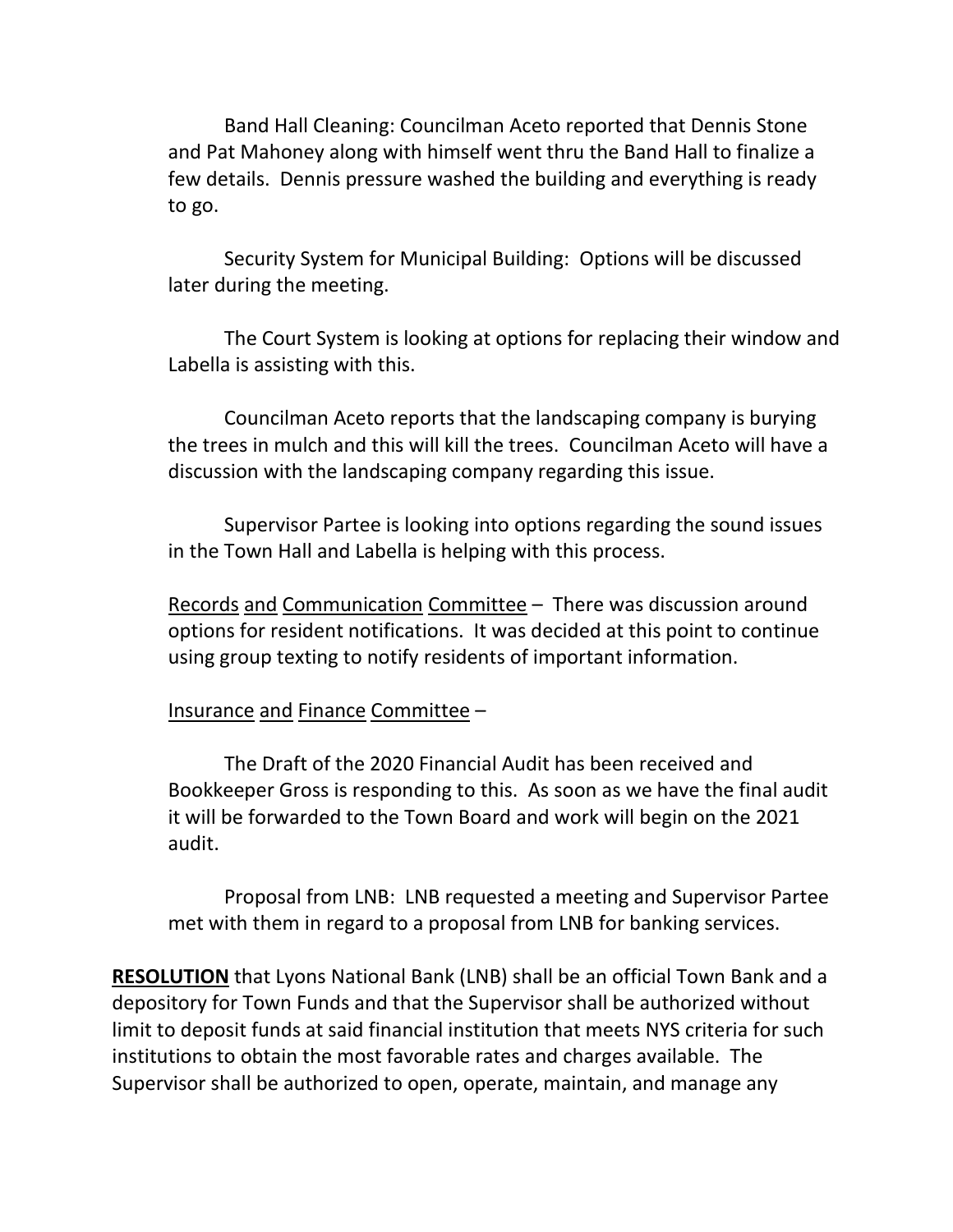deposit, checking, and investment account(s) at such institution on behalf of the Town.

The adoption of the foregoing Resolution was moved by Councilman Aceto, seconded by Councilman Sutterby, and duly put to a vote, which resulted as follows:

VOTE:  $Aye - 5$ ;  $Nay - 0$ ;  $Absent - 0$ ;  $Abstain - 0$ 

The Resolution was duly adopted.

**Resolution** that the Tyre Town Board authorizes the signatures of both Supervisor Elizabeth L. Partee and Deputy Supervisor Kenneth A. Sutterby for all Town bank accounts at Lyons National Bank (LNB) for 2022.

The adoption of the foregoing Resolution was moved by Councilman Aceto, seconded by Councilman Bennett, and duly put to a vote, which resulted as follows:

VOTE:  $Aye - 5$ ; Nay  $- 0$ ; Absent  $- 0$ ; Abstain  $- 0$ 

The Resolution was duly adopted.

Fire Department Committee – Supervisor Partee reported that Seneca County Supreme Court Judge Doyle signed a Stipulation and Order this past Tuesday, May 17, 2022 for a Plan of Distribution to satisfy the liabilities of the former MVFD and distribute the remaining assets to the Town of Tyre. All assets (real property, the contents thereof, fire apparatus, vehicles, and cash in bank accounts) will be transferred to the Town of Tyre per the stipulations and conditions in the Plan of Distribution.

Band Hall Committee – Pat Mahoney reported that the Band Hall will have its Open House on Saturday, May 21, 2022 from 9:30 a.m. – 11:30 a.m. She thanked Dennis Stone for all of his help in getting things ready.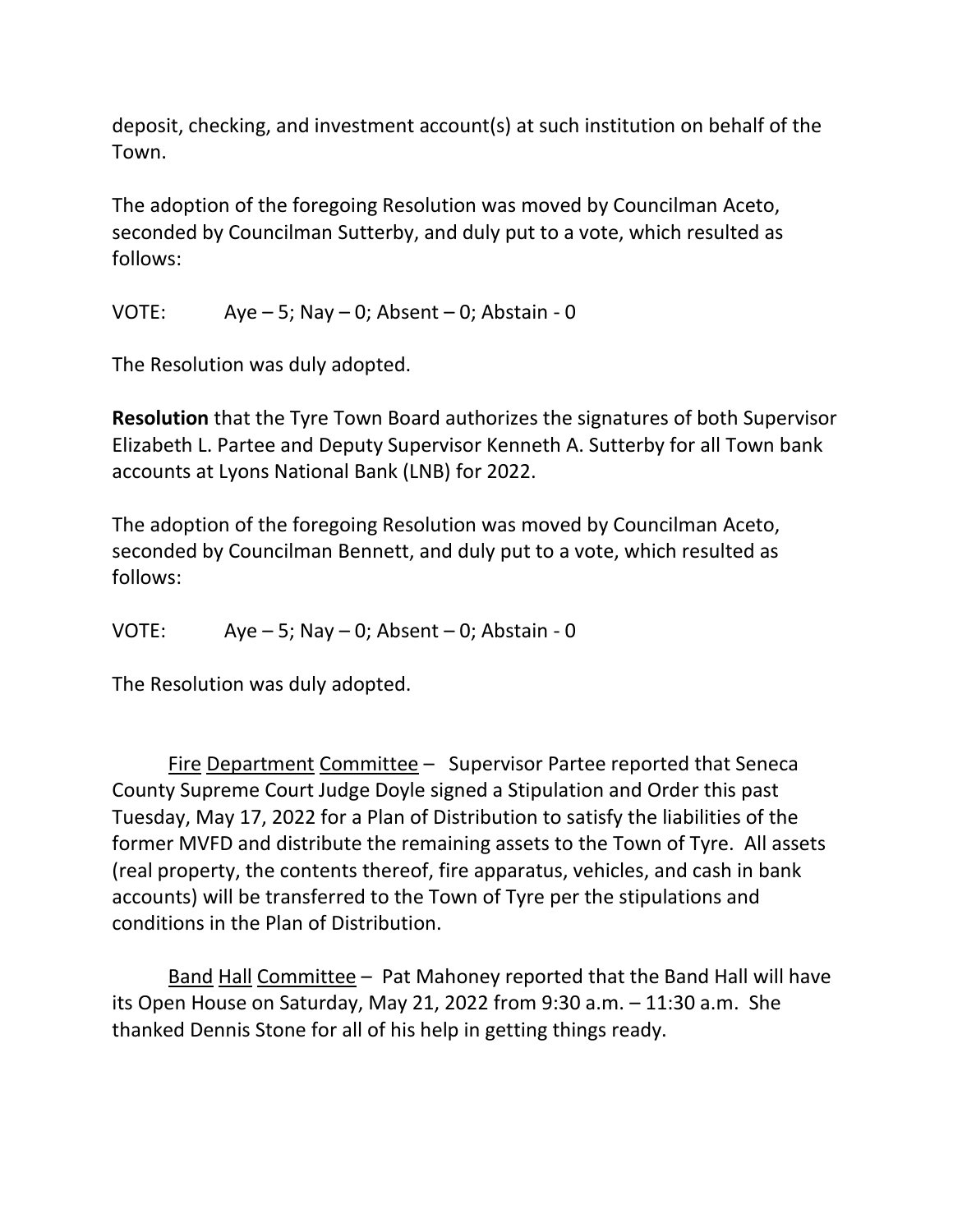Agricultural Land Preservation Fund Committee - Supervisor Partee is looking into applying for one of the Municipal grants available through NYS Ag & Markets to assist with the creation of a town farmland protection plan.

## **Reports of Officers and Departments:**

Town Clerk: Discussed a possible problem with a reported dog kennel in the Town. DCO Jenkins has gone out to the home and has only witnessed 4 dogs on premises.

Highway Superintendent: Highway Superintendent Bush reported that they will be starting mowing next week. June  $2<sup>nd</sup>$  will be the start of blacktopping and they will be working on Strong Road next week.

Dog Control Officer: DCO Jenkins reported that there were no tickets issued in the Town. The annual yard garage sale for the shelter is going to be held 6/2 – 6/4/22 at the Rodman Lott Farm.

Fire Chief: Fire Chief Tavano reported that there were 14 calls in the Town of Tyre. He reports that the officer's walk thru of Love's Truck Stop was conducted and completed on April 26, 2022. The boat is in service. There will be aerial testing in May and June, 2022. They provided the Mennonite School in Tyre with fire prevention and a truck visit. Hose and ladder testing has been completed. Leonard Zimmerman and Geri Scibona completed department physicals. Delmar Wise started NYS IFO (60 hours) at Romulus, NY Seneca County Training Center.

Assessor: Assessor Griswold was not in attendance but reported that he is working on monthly deeds, split parcels, bank code and address changes. He is also continuing to administer the STAR program. He prepared a file for the County Real Property Tax Office. This is the tentative assessment roll which he provided a copy to the Town Clerk. He also submitted a public notice to the newspaper that informs taxpayers that he will be available to answer questions in regards to the tentative assessment roll. Grievance Day will be held on Tuesday, May 24, 2022 from 5:00 p.m. to 9:00 p.m. at the Tyre Town Hall, 1082 Gravel Road, Seneca Falls, NY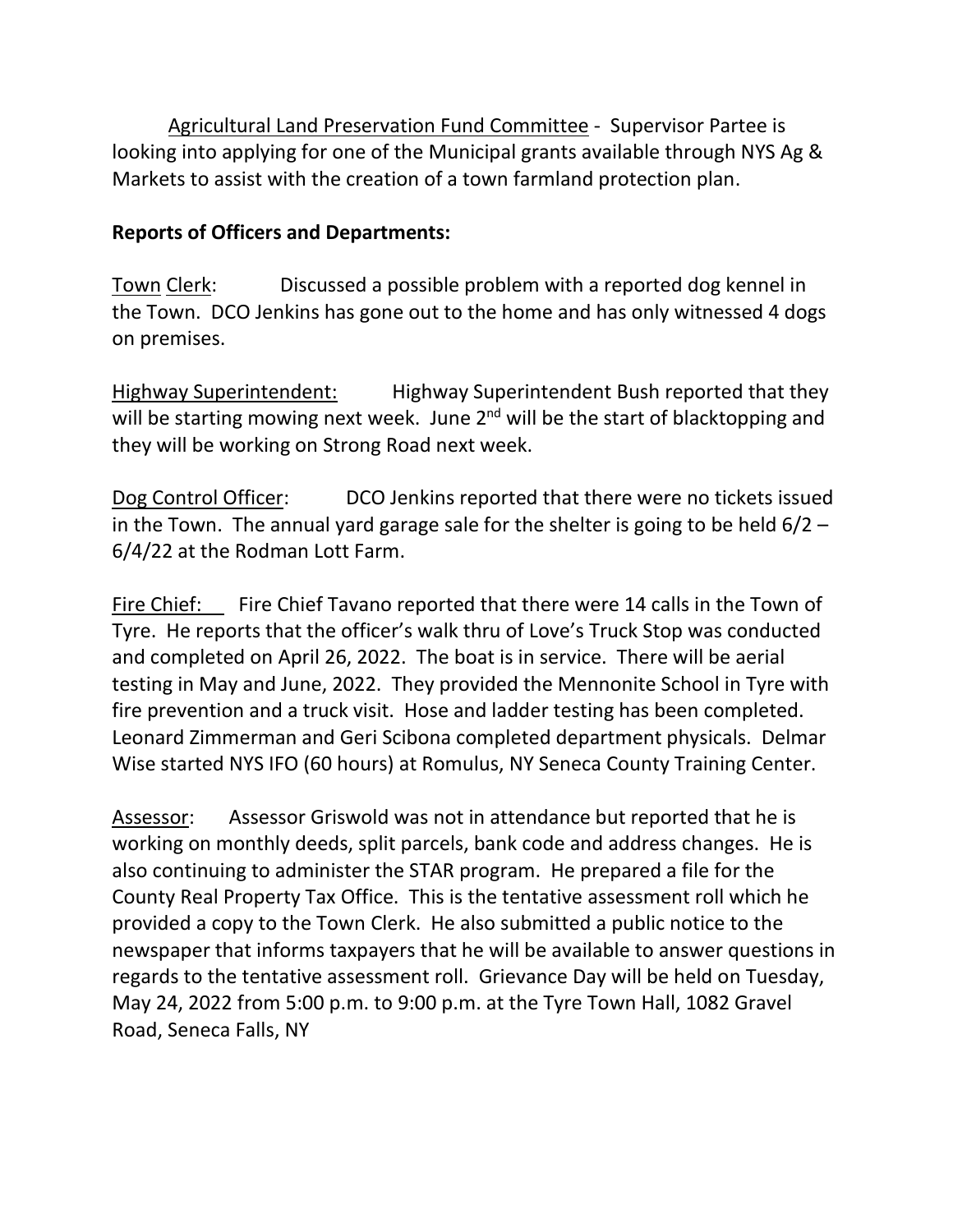Planning Board/ZBA/Training Records: The monthly meeting of the Planning Board was held remotely on April 26, 2022. There were no action items on the April agenda. The Planning Board discussed the withdrawal of the Wilkins RV Sales and Service Center application. The Planning Board will meet on May 24, 2022 and will be remote again.

Zoning Enforcement Officer: ZEO Heizmann reported that she had one new complaint and one minor subdivision application which was referred to the Planning Board.

Bookkeeper**:** Bookkeeper Gross submitted abstract of audited vouchers #4. He also submitted the cash receipts summary report along with the supervisor's monthly report for March and April, 2022. He is working on NYS Enhanced Reporting for NYS Retirement. The Town has received the draft copy of the Town's Audit and he is working on responding to this.

# **Resolutions and Motions:**

**RESOLUTION** Accepting the Quotation from Morchaela Management for Security Camera Installation Services

The adoption of the foregoing Resolution was moved by Councilman Sutterby, seconded by Councilman Bennett, and duly put to a vote, which resulted as follows:

VOTE:  $Aye - 5$ ; Nay  $- 0$ ; Absent  $- 0$ ; Abstain  $- 0$ 

The Resolution was duly adopted.

**RESOLUTION** to Increase the Budget of the General Fund (A Fund), and Increase the Budget of the Fire Protection District Fund (SF Fund), to Transfer Funds from the General Fund to the Fire Protection District Fund and Authorize Payment of Expenditures and Additional Expenditures.

The adoption of the foregoing Resolution was moved by Councilman Sutterby, seconded by Councilman Bennett, and duly put to a vote, which resulted as follows: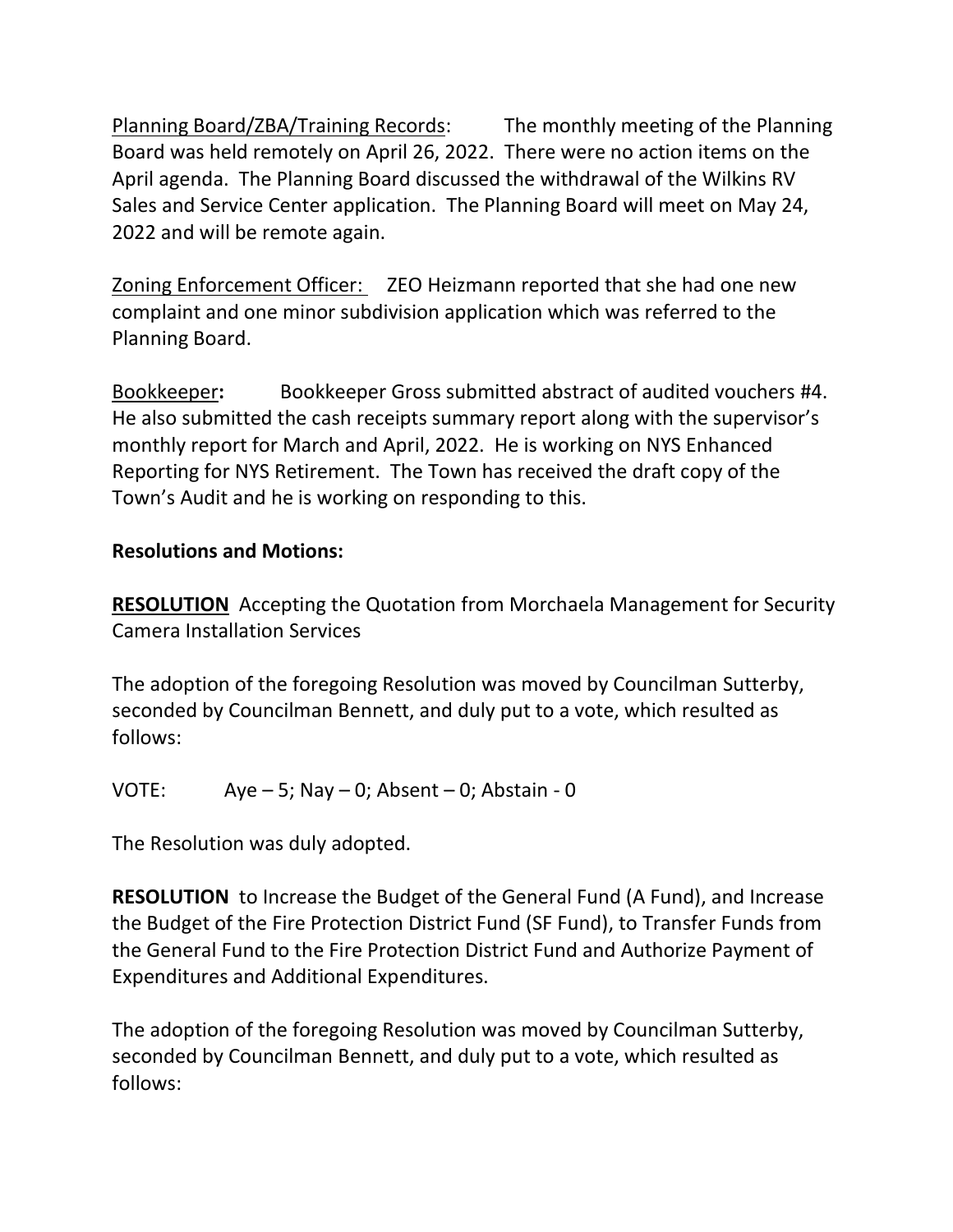## VOTE: Aye – 5; Nay – 0; Absent – 0; Abstain – 0

The Resolution was duly adopted.

## **Unfinished Business**:

Zoning Laws – Supervisor Partee reports that they are still working on proposed changes to the Town of Tyre Zoning Law.

### **New Business**:

Video Conferencing Policy for Public Bodies of the Town:

**Motion** made by Councilman Aceto and seconded by Councilman Sutterby to Direct the Town Supervisor to not pursue video conferencing policies for all public bodies of the Town of Tyre as the Town Board wants all meetings held in a publicly accessible location.

VOTE: Aye – 5; Nay – 0; Absent – 0; Abstain – 0

Motion was carried

## **Supervisor Report/Correspondence**:

April 26, 2022 – Responded to FOIL request from NYS Open the Books

April 26, 2022 – Submitted the Coronavirus State and Local Fiscal Recovery Funds (SLFRF) Compliance Report to the US Department of Treasury.

May 2, 2022 – Received AOT Digital Newsletter Volume 6 from the Association of Towns.

May 5, 2022 – FOIL request from Alexandra Konzel (re: Phase I ESAs). Formally acknowledged receipt of FOIL request on May 7, 2022 and responded to FOIL request on May 11, 2022.